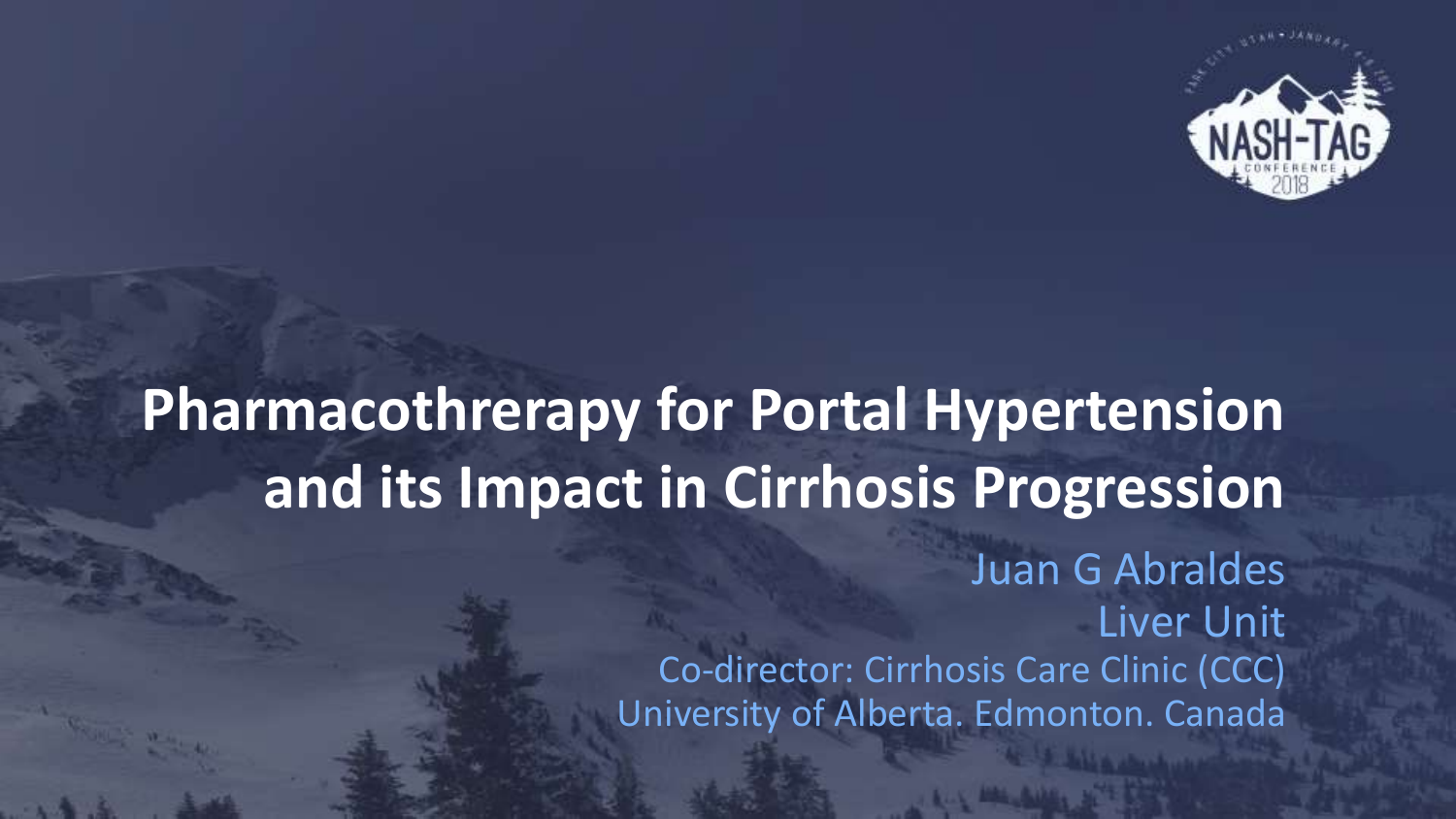# **Conflicts**

- Consulting – Theravance
- Lecture fees
	- Lupin Pharma
- Research support
	- Gilead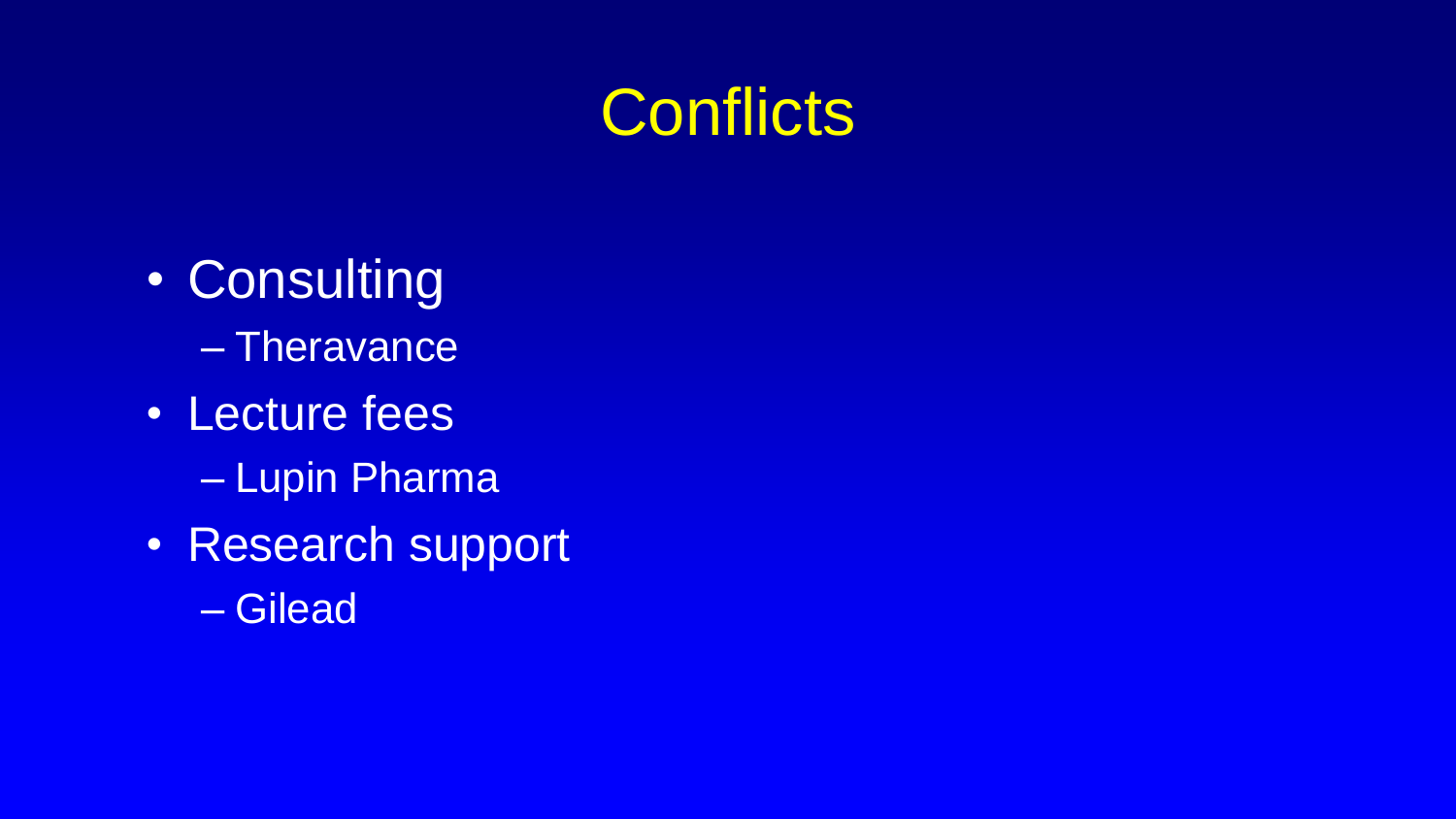# **Outline**

- Rationale for treating portal hypertension
- Key questions in a drug development program for portal hypertension
- How we can decrease portal pressure
- Current standard pharmacotherapy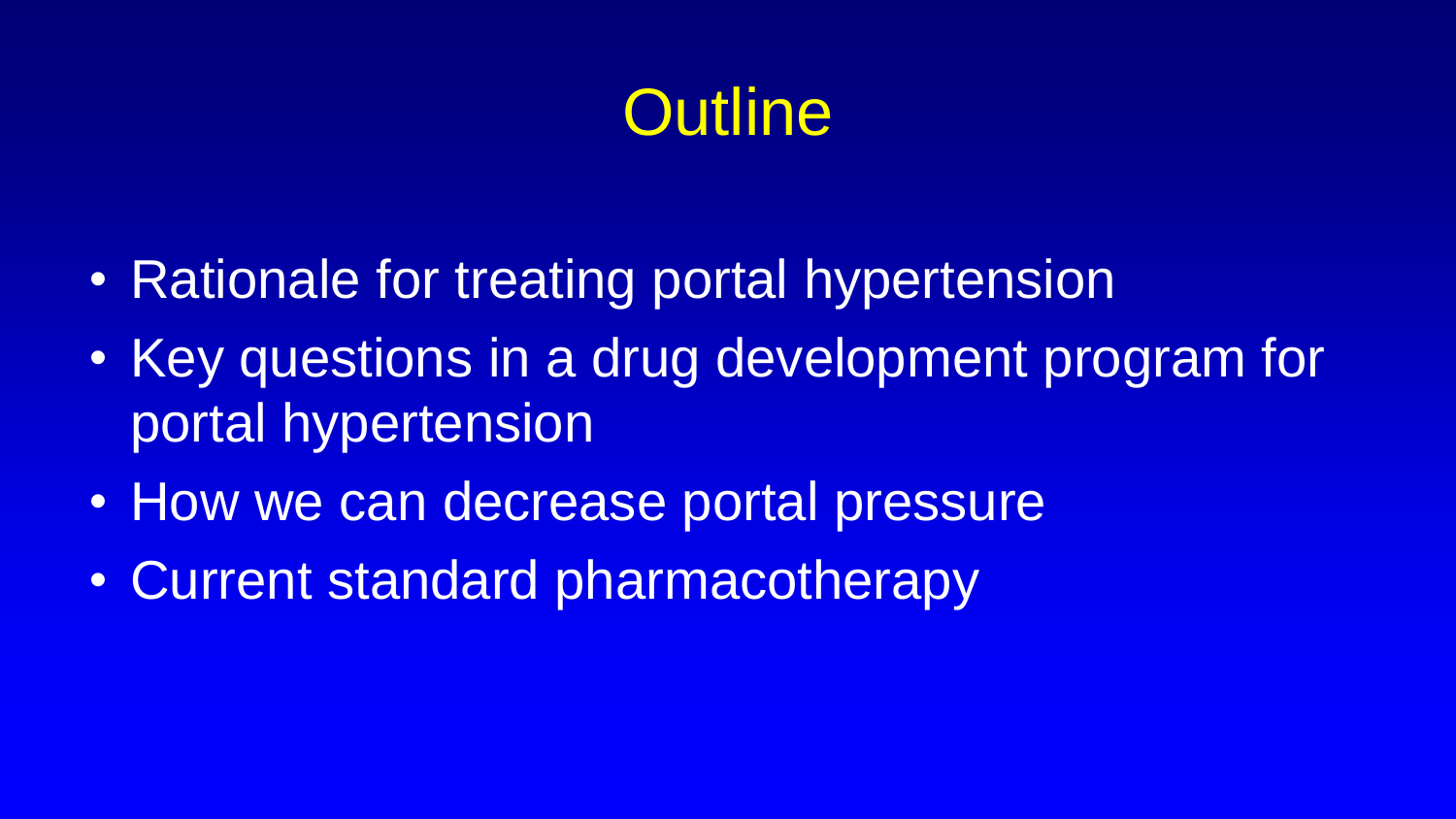### Pathophysiology of Portal Hypertension in Cirrhosis

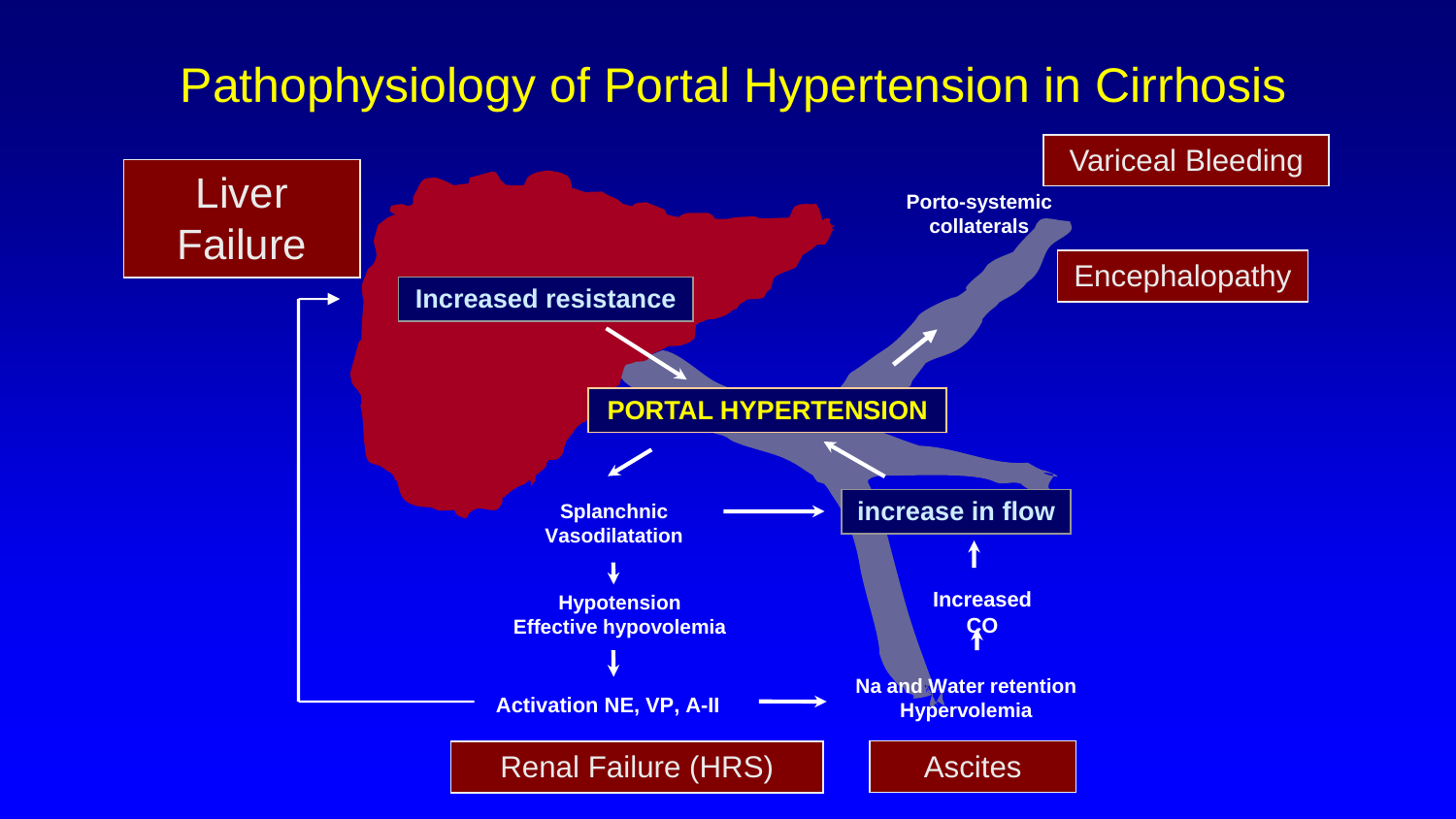### Why Do We Need Treatments for PH

- Need for specific treatments for portal hypertension
	- When the etiological factor cannot be eliminated and the patient already has significant portal hypertension (i.e. HVPG >=10 mmHg)
	- When, after the elimination of the etiological factor, significant portal hypertension persists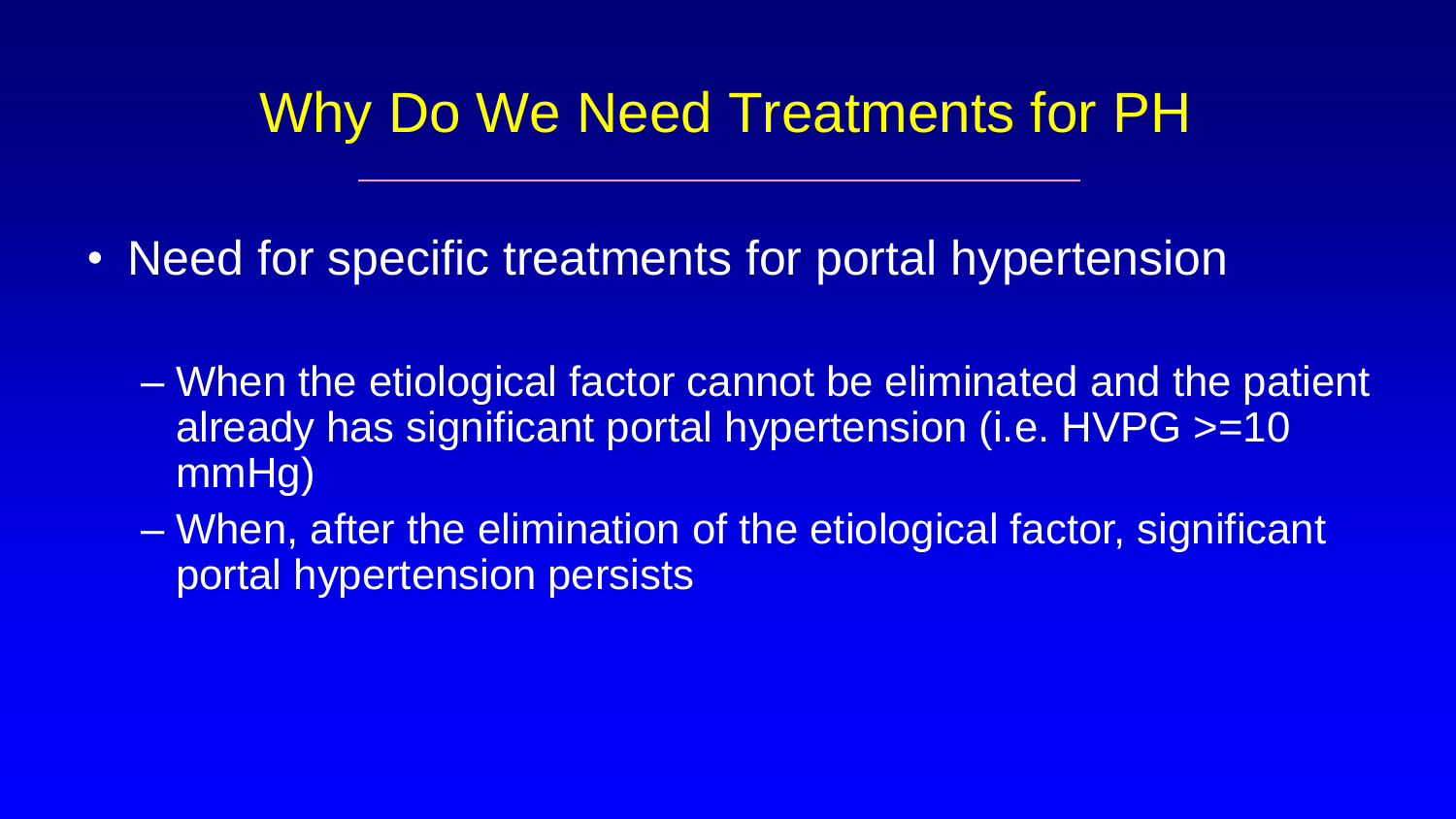### Rationale for the Pharmacological Treatment of PH

• Assumption  $\rightarrow$  patient disease phenotype can be modified by decreasing portal pressure



*Groszmann et al. N. Eng J Med 2005 Turnes et al Am J Gastro 2006*

*Abraldes et al. Hepatology 2003*

 $>10\%$  from baseline |  $>20\%/>10\%$  or to <12 mmHg |  $\,$   $\,$  >20% or to <12 mmHg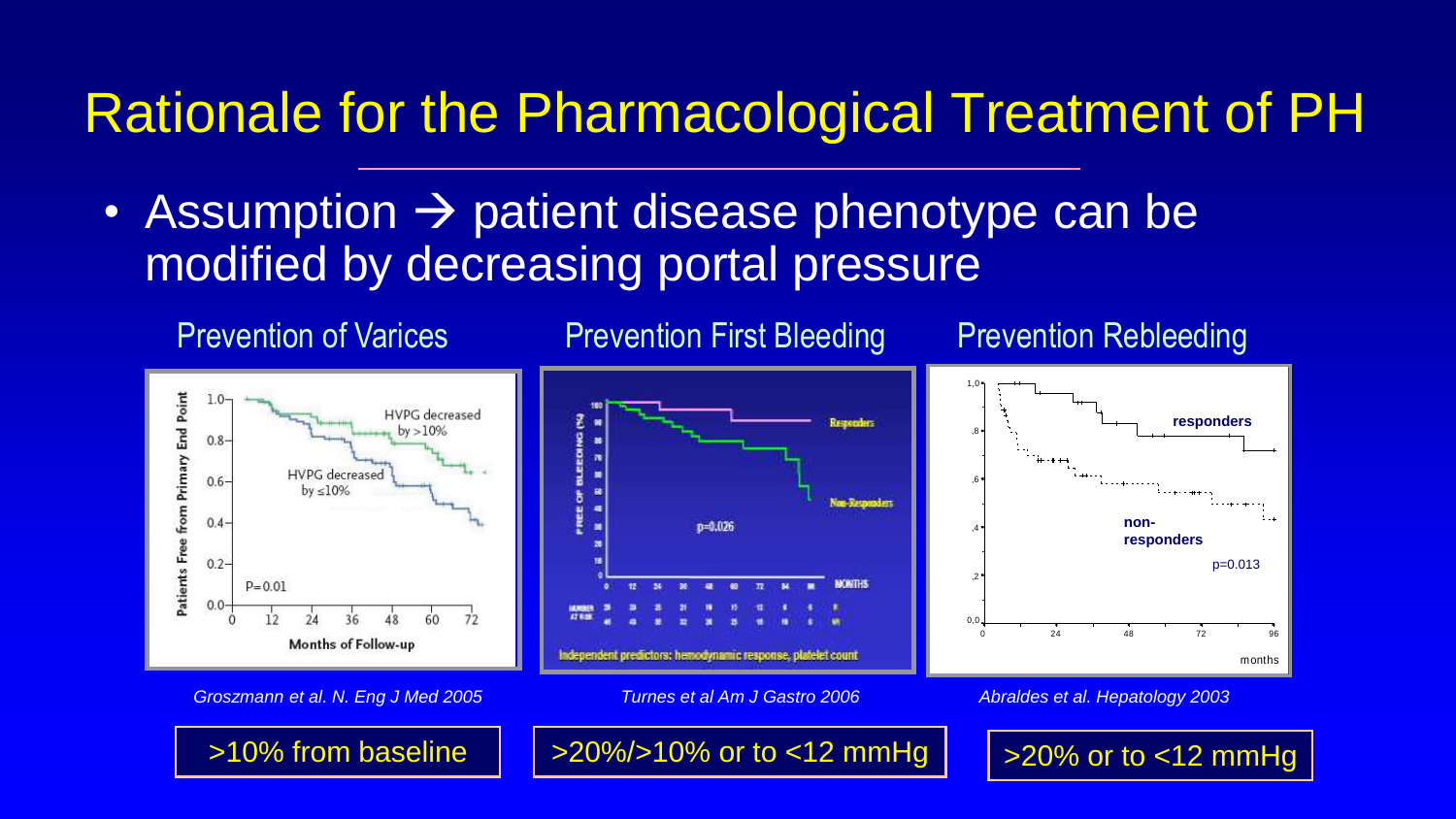### In compensated patients with varices, development of decompensation\* is significantly lower in HVPG responders (50%) than in non-responders

|                                                                                                                                                        | Responder       |     | Non Responder  |    | <b>Odds Ratio</b>   |                                   | <b>Odds Ratio</b>                                             |
|--------------------------------------------------------------------------------------------------------------------------------------------------------|-----------------|-----|----------------|----|---------------------|-----------------------------------|---------------------------------------------------------------|
| Study or Subgroup                                                                                                                                      | Events<br>Total |     | Events         |    | <b>Total Weight</b> | M-H. Fixed, 95% CI                | M-H. Fixed, 95% CI                                            |
| Abraldes 2003 Hepatol                                                                                                                                  | 8               | 19  | 19             | 31 | 7.8%                | $0.46$ [0.14, 1.47]               |                                                               |
| Augustin, 2012 Hepatology                                                                                                                              | 16              | 32  | 14             | 25 | 7.3%                | $0.79$ [0.27, 2.25]               |                                                               |
| Bureau, 2002 Hepatology                                                                                                                                |                 | 13  |                | 8  | 7.4%                | $0.01$ [0.00, 0.22] $\rightarrow$ |                                                               |
| Garcia-Pagan, 2009 Gut                                                                                                                                 | 10              | 36  | 23             | 58 | 11.8%               | $0.59$ [0.24, 1.44]               |                                                               |
| Groszmann, 1990 Gastroenterology                                                                                                                       |                 | 15  | 3              | 28 | 2.2%                | $0.24$ [0.01, 4.86]               |                                                               |
| Hernandez-Gea, 2012 Am J Gastr                                                                                                                         | $\frac{0}{2}$   | 20  | 24             | 27 | 11.4%               | 0.08 [0.02, 0.37]                 |                                                               |
| Merkel, 2000 Hepatology                                                                                                                                |                 | 17  | 5              | 10 | 5.2%                | $0.13$ [0.02, 0.92]               |                                                               |
| Reiberger, 2013 Gut                                                                                                                                    | 18              | 68  | 12             | 25 | 12.0%               | $0.39$ [0.15, 1.01]               |                                                               |
| Sharma, 2009 APT                                                                                                                                       |                 | 12  | $\overline{2}$ | 17 | 1.4%                | $0.68$ [0.05, 8.50]               |                                                               |
| Turnes, 2009 Am J Gastro                                                                                                                               | 10              | 16  | 18             | 30 | 4.4%                | 1.11 [0.32, 3.87]                 |                                                               |
| Villanueva, 1996 NEJM                                                                                                                                  |                 | 14  | 12             | 21 | 6.4%                | $0.30$ [0.07, 1.27]               |                                                               |
| Villanueva, 2001 NEJM                                                                                                                                  |                 | 13  | 12             | 19 | 8.4%                | 0.05[0.01, 0.46]                  |                                                               |
| Villanueva, 2004 J Hepatology                                                                                                                          |                 | 18  | 5              | 16 | 3.3%                | 1.10 [0.26, 4.65]                 |                                                               |
| Villanueva, 2009 APT                                                                                                                                   |                 | 10  | $\overline{4}$ | 5  | 3.5%                | $0.11$ [0.01, 1.41]               |                                                               |
| Villanueva, 2009 Gastroenterology                                                                                                                      |                 | 26  | 8              | 12 | 7.4%                | $0.18$ [0.04, 0.81]               |                                                               |
| Tota I (95% CI)                                                                                                                                        |                 | 329 |                |    | 332 100.0%          | $0.37$ [0.26, 0.52]               |                                                               |
| Total events<br>Heterogeneity: Chi <sup>2</sup> = 23.79, df = 14 (P = 0.05); l <sup>2</sup> = 41%<br>Test for overall effect: $Z = 5.69$ (P < 0.00001) | 95              |     | 168            |    | $N = 661$           |                                   | 0.01<br>100<br>0.1<br>Favours Responder Favours Non Responder |

\*Clinical events: ascites, variceal hemorrhage, or encephalopathy

*Turco et al. EASL 2017.*

*Stratified meta-analysis of 1ary or 2ary prophylaxis trials for VH*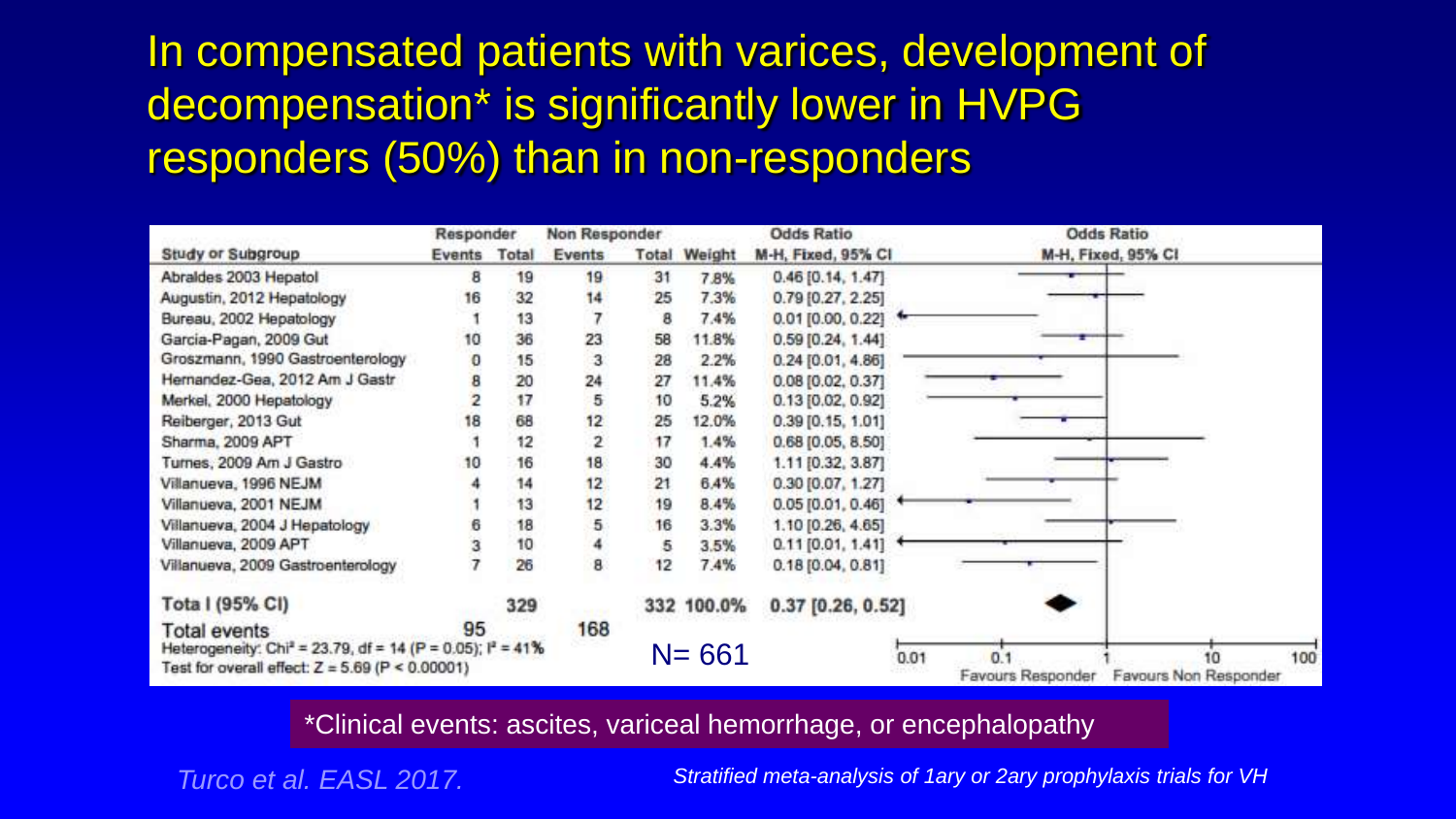### Rationale for the Pharmacological Treatment of PH

• Definitions of a "good hemodynamic response" are still unclear

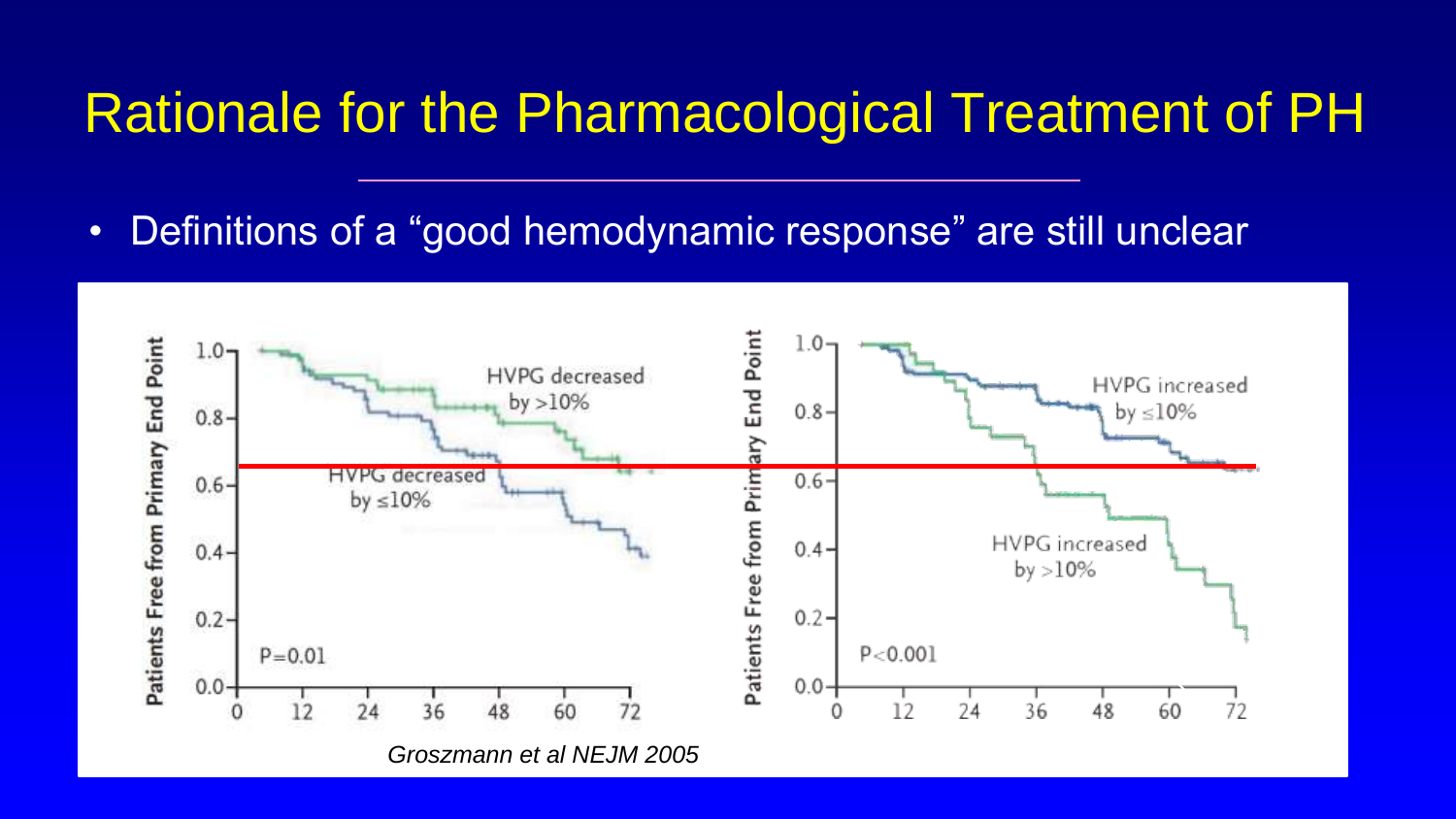How Much do we Need to Decrease PP to Have a Clinical Benefit

• The effect of PP on prognosis is a continuum (above a threshold of HVPG 10 mmHg)



*Ripoll et al Gastroenterology 2007*

• Every 1 mmHg increase in baseline HVPG was associated with a 11% increase (adjusted by other predictors) in the relative risk of decompensation

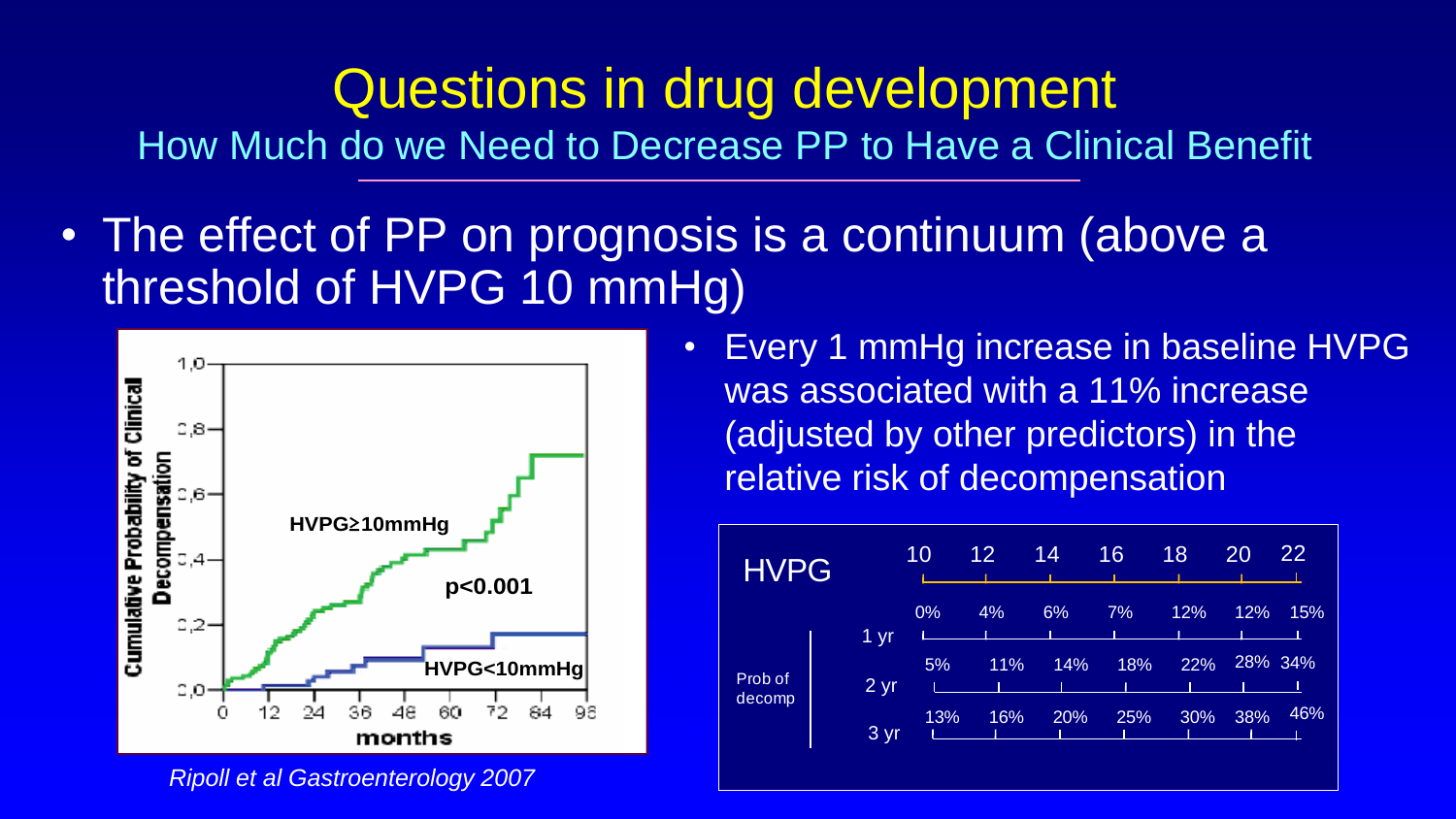How Much do we Need to Decrease PP to Have a Clinical Benefit

- If PP  $\rightarrow$  risk is a continuum, PP decrease  $\rightarrow$  improved prognosis is likely also a continuum
- The greater the ↓ PP (if achieved without AE, especially on systemic circulation) will likely be associated with a greater protective effect, but…
- There is no biological rationale or clinical evidence to suggest a minimal threshold of PP decrease to get a clinical benefit
- In drug development for PH, there is no good reason for dichotomizing PP response (responders / non-responders) according to a defined threshold (10% or 20%)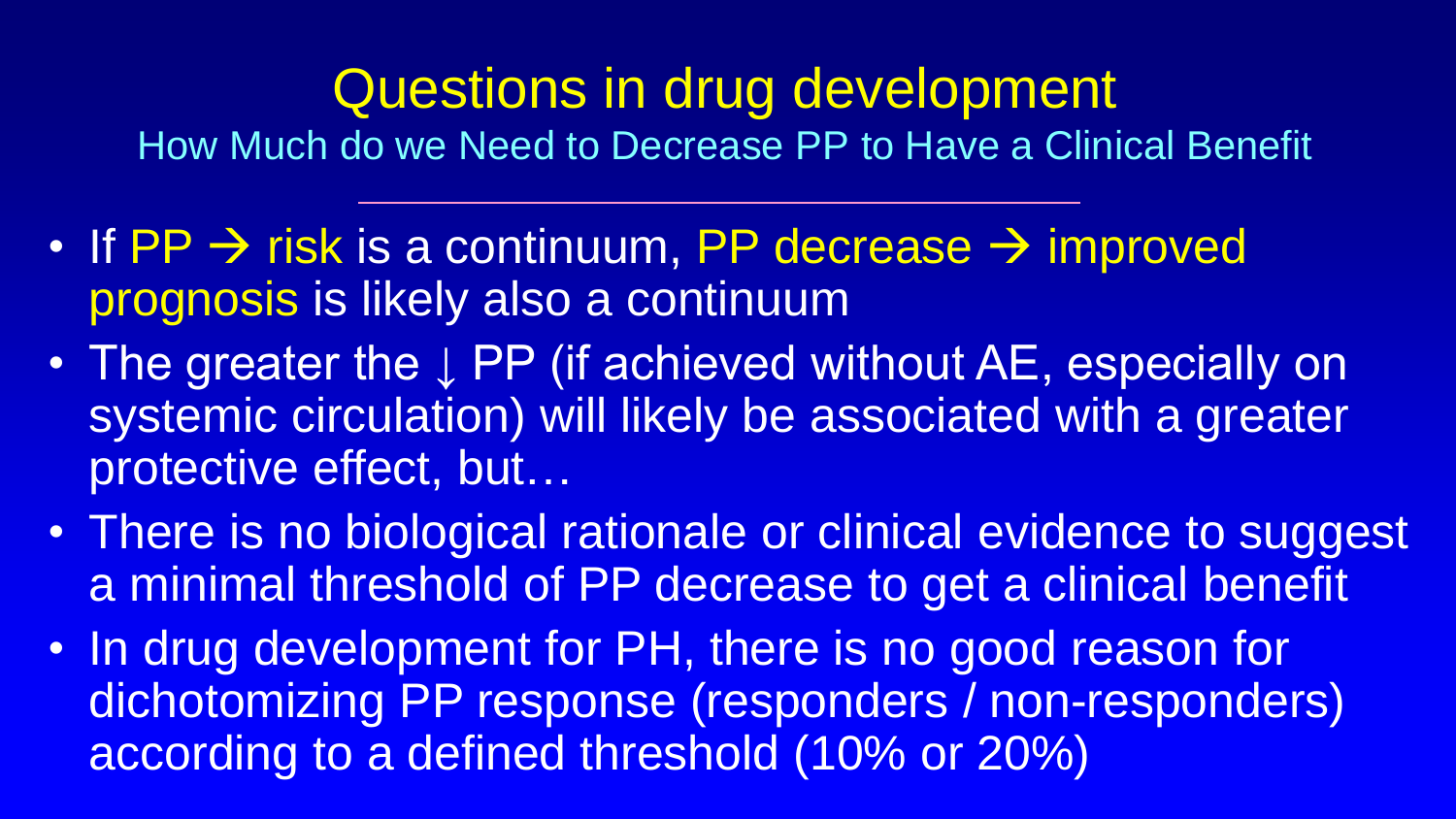How Much do we Need to Decrease PP to Have a Clinical Benefit

- HVPG decrease is our main readout for efficacy in Phase II trials for new drugs for the treatment of portal hypertension
- What should be the threshold of HVPG response to go to Phase III?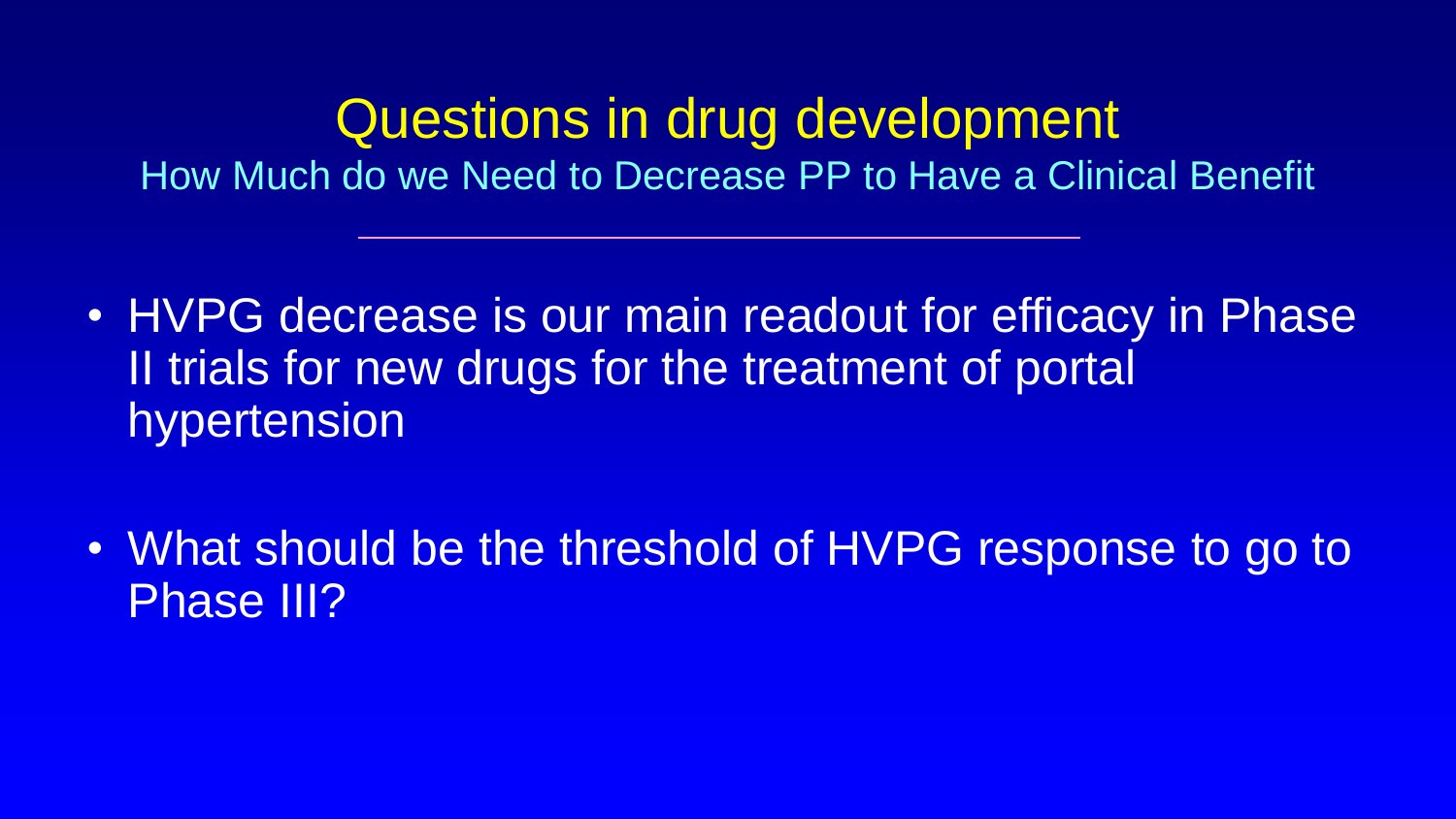How Much do we Need to Decrease PP to Have a Clinical Benefit

• Criteria for "go / no go" to Phase III in a program for developing a drug for portal hypertension

| Magnitude of                                       | Pattern of                                                 | <b>Additional Readouts</b>                                                                                                                                     | <b>Others</b>                                                         |
|----------------------------------------------------|------------------------------------------------------------|----------------------------------------------------------------------------------------------------------------------------------------------------------------|-----------------------------------------------------------------------|
| response                                           | Response                                                   | of Efficacy                                                                                                                                                    |                                                                       |
| Mean decrease:<br>$-3$ mmHg<br>-5 mmHg<br>$\Omega$ | Mean decrease:<br>$-3$ mmHg<br>$-5$ mmHg<br>$\overline{0}$ | <b>Systemic Hemodynamics</b><br><b>Liver flow</b><br><b>Collateral flow / PSS</b><br><b>Methacetin breath tests</b><br>Liver ICG clearance<br><b>Hepaquant</b> | <b>Safety</b><br><b>Tolerance</b><br><b>Usability</b><br><b>Costs</b> |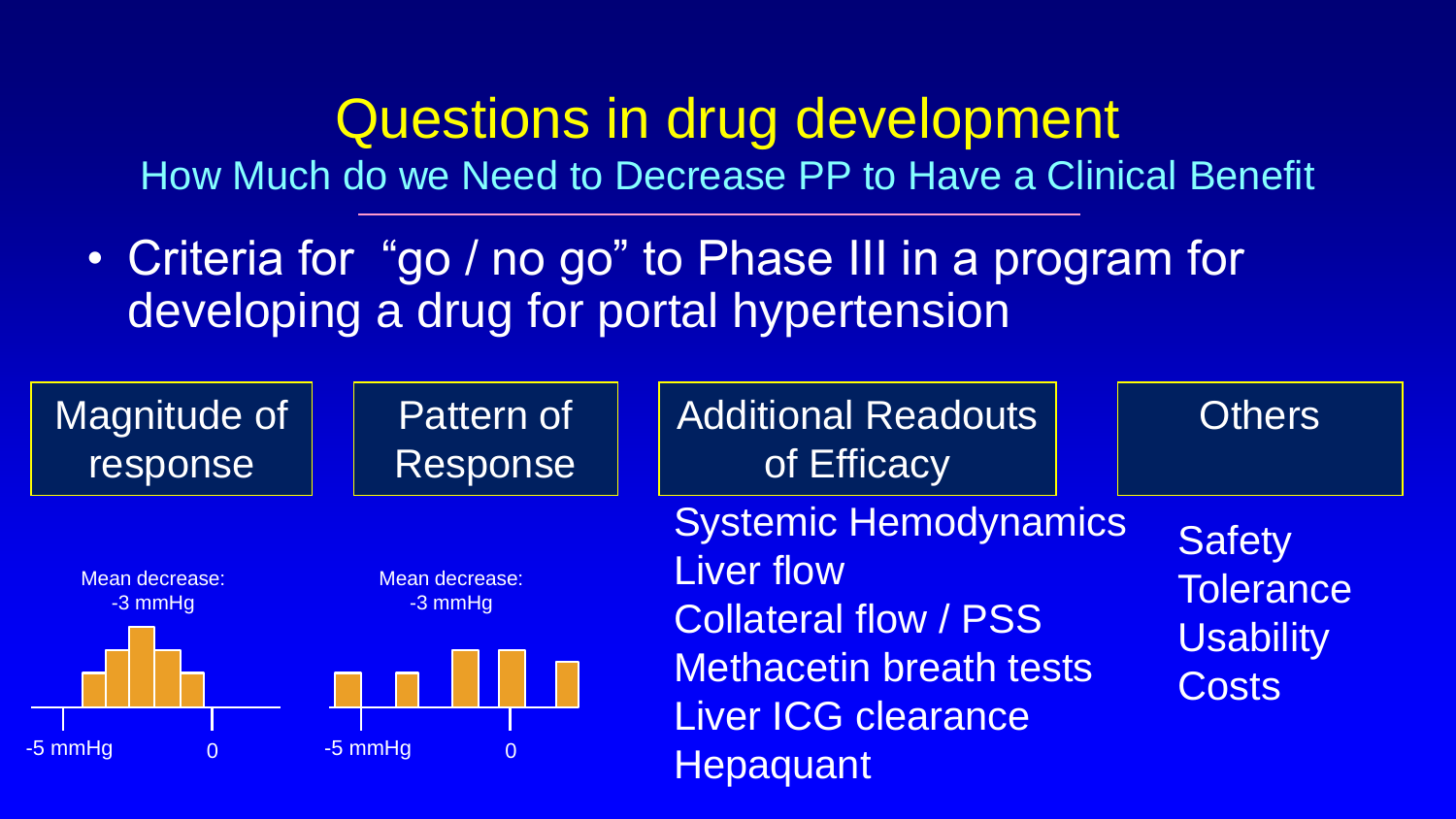### Simvastatin *vs* Placebo in Portal Hypertension: A Proof of Concept Randomized Controlled Trial









*Abraldes, Albillos et al. Gastroenterology 2009*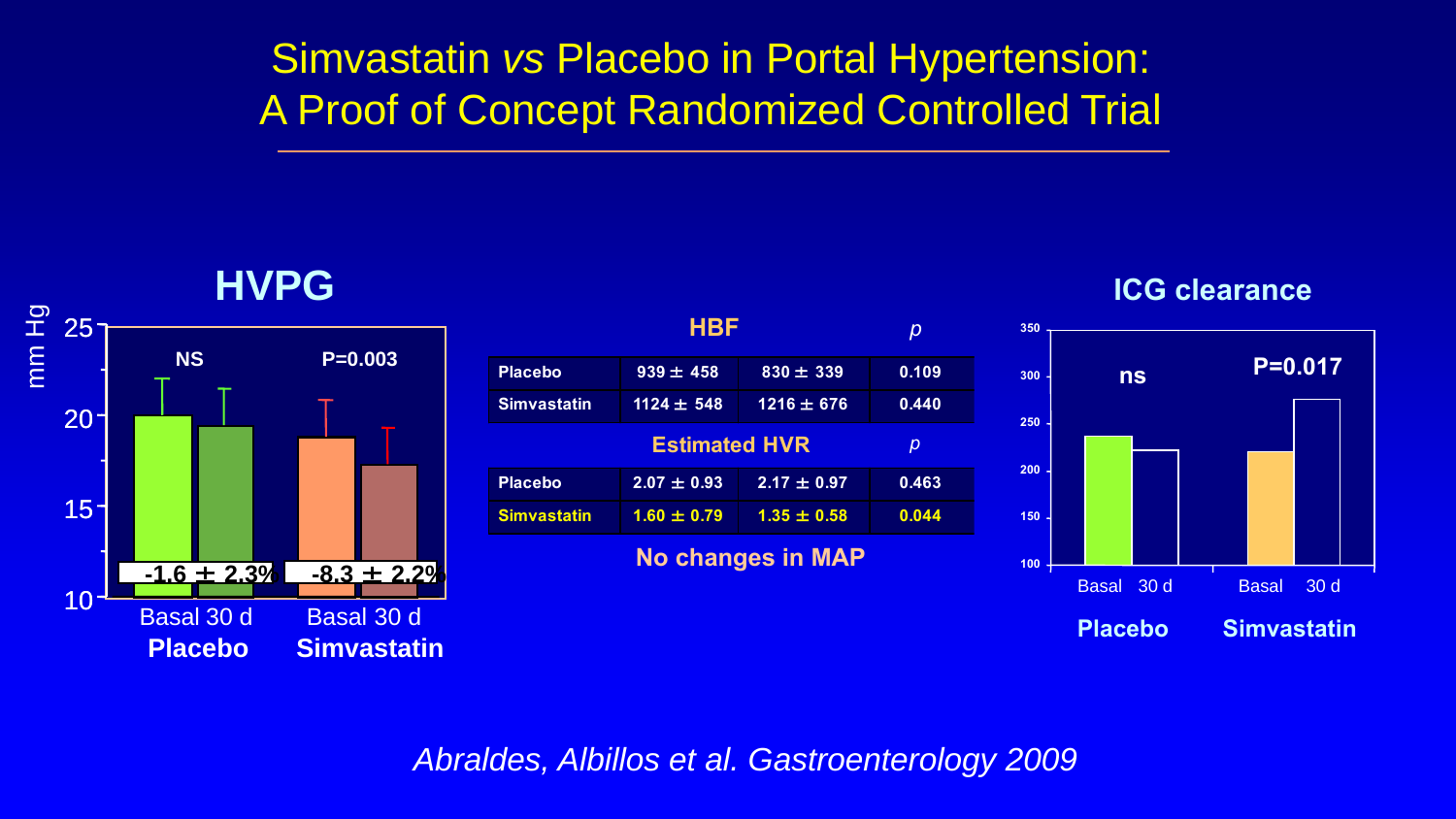## Addition of Simvastatin to Standard Therapy after a Variceal Hemorrhage (A multicenter Phase III study)

#### Rebleeding



Addition of simvastatin to standard therapy did not improve rebleeding but there was a marked survival benefit with simvastatin

*Abraldes, Villanueva et al Gastroenterology 2016*

**Survival**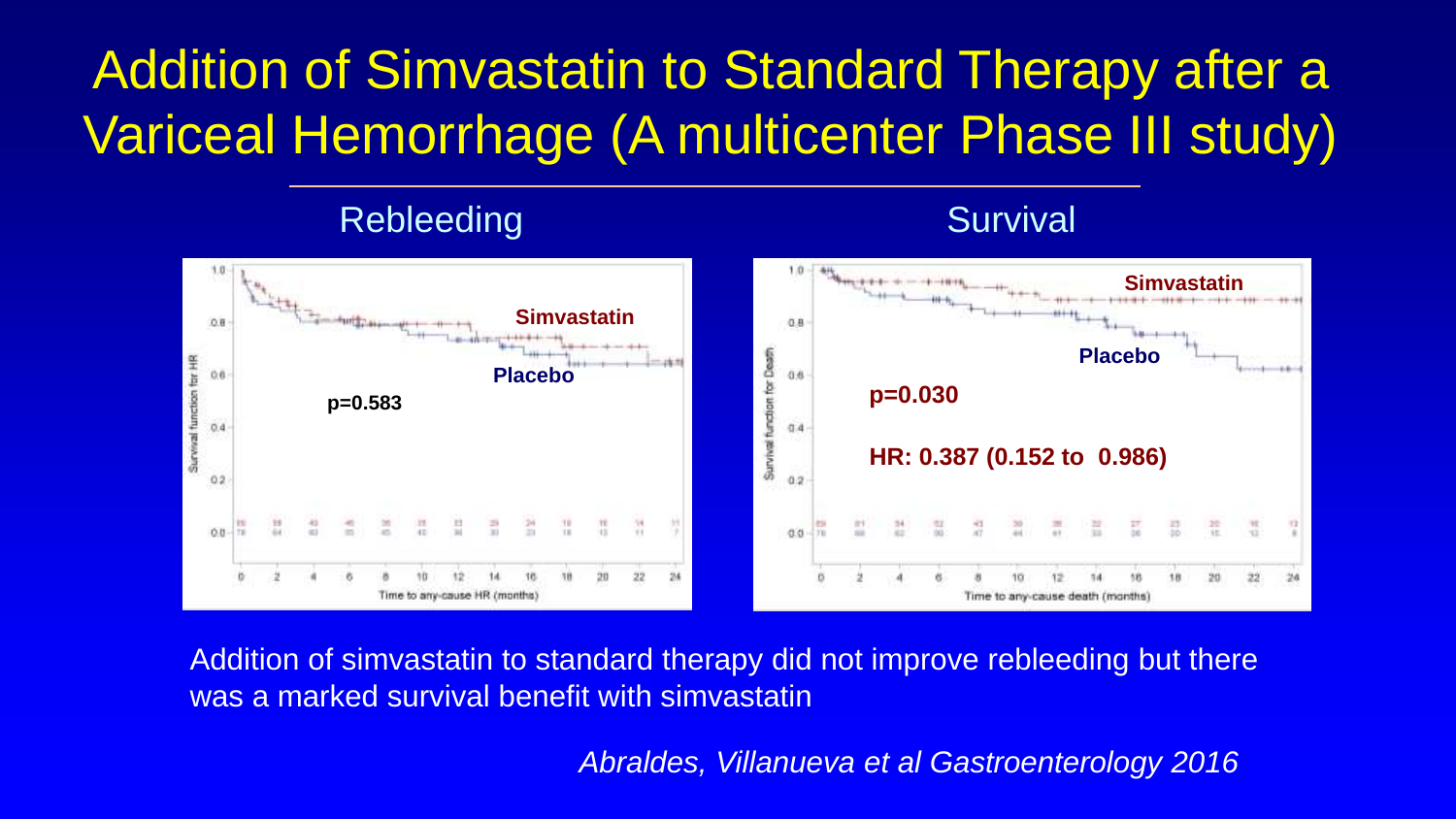What should be the main endpoint in a Phase III in compensated cirrhosis

- In compensated cirrhosis the main goal is to prevent decompensation and this should be the primary endpoint
- The development of varices is a sign of progression, but...
	- Difficult to define small varices vs no varices
	- The increase in risk from no varices to varices is small (1 yr mortality 1% vs 2%)
- Use of HVPG response as a surrogate for accelerated approval?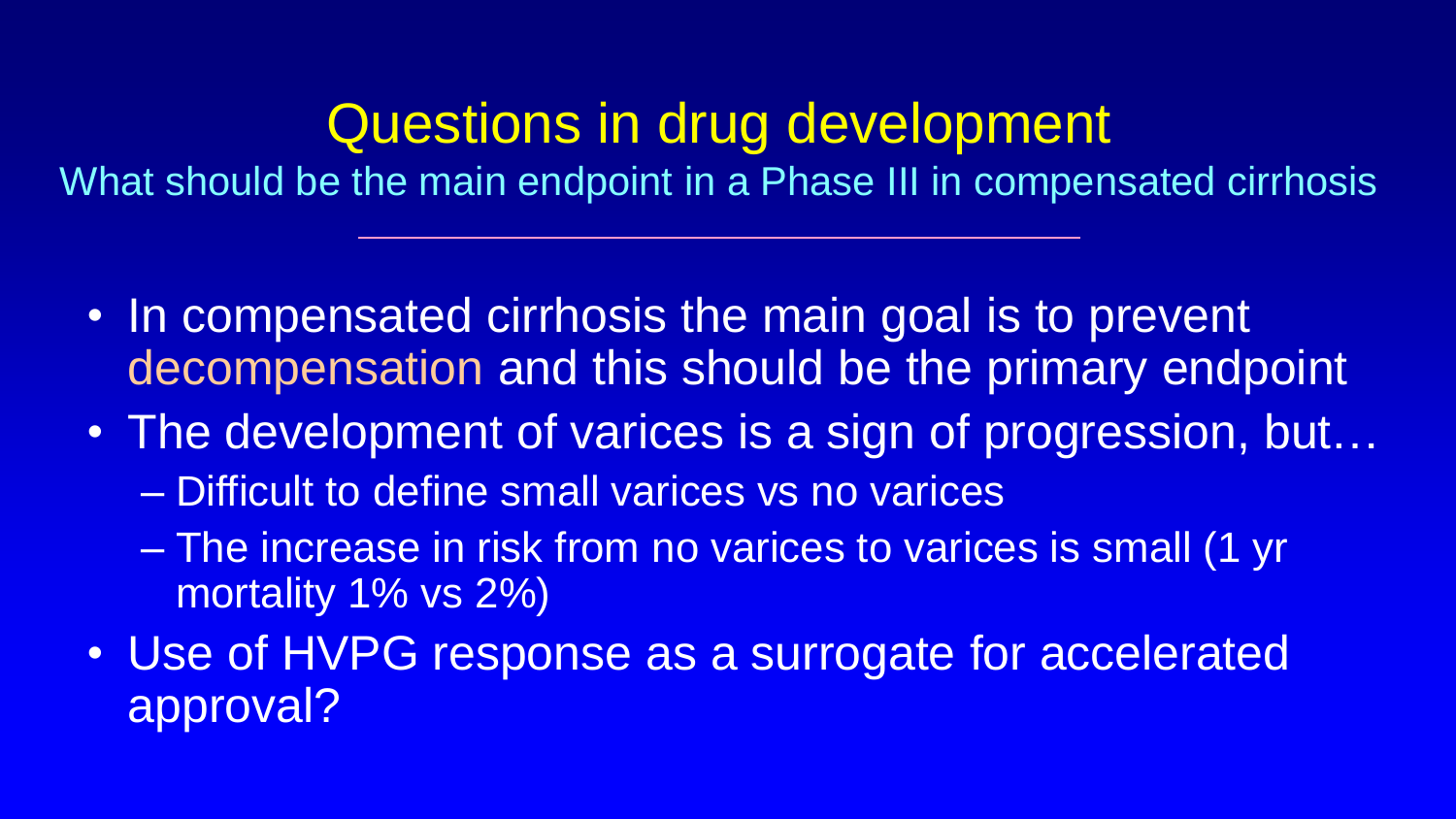## The Myth of the Unfeasible Trial with Clinical Endpoints for Prevention of Decompensation



| <b>HVPG</b>       |      | 10  | 12 <sub>2</sub> | 14              | 16  | 18  | 20  | 22      |
|-------------------|------|-----|-----------------|-----------------|-----|-----|-----|---------|
|                   | 1 yr | 0%  | 4%              | 6%              | 7%  | 12% | 12% | 15%     |
| Prob of<br>decomp | 2 yr | 5%  | 11%             | 149             | 18% | 22% |     | 28% 34% |
|                   | 3 yr | 13% | 16%             | 20 <sup>9</sup> | 25% | 30% | 38% | 46%     |
|                   |      |     |                 |                 |     |     |     |         |

*Ripoll et al Gastroenterology 2007*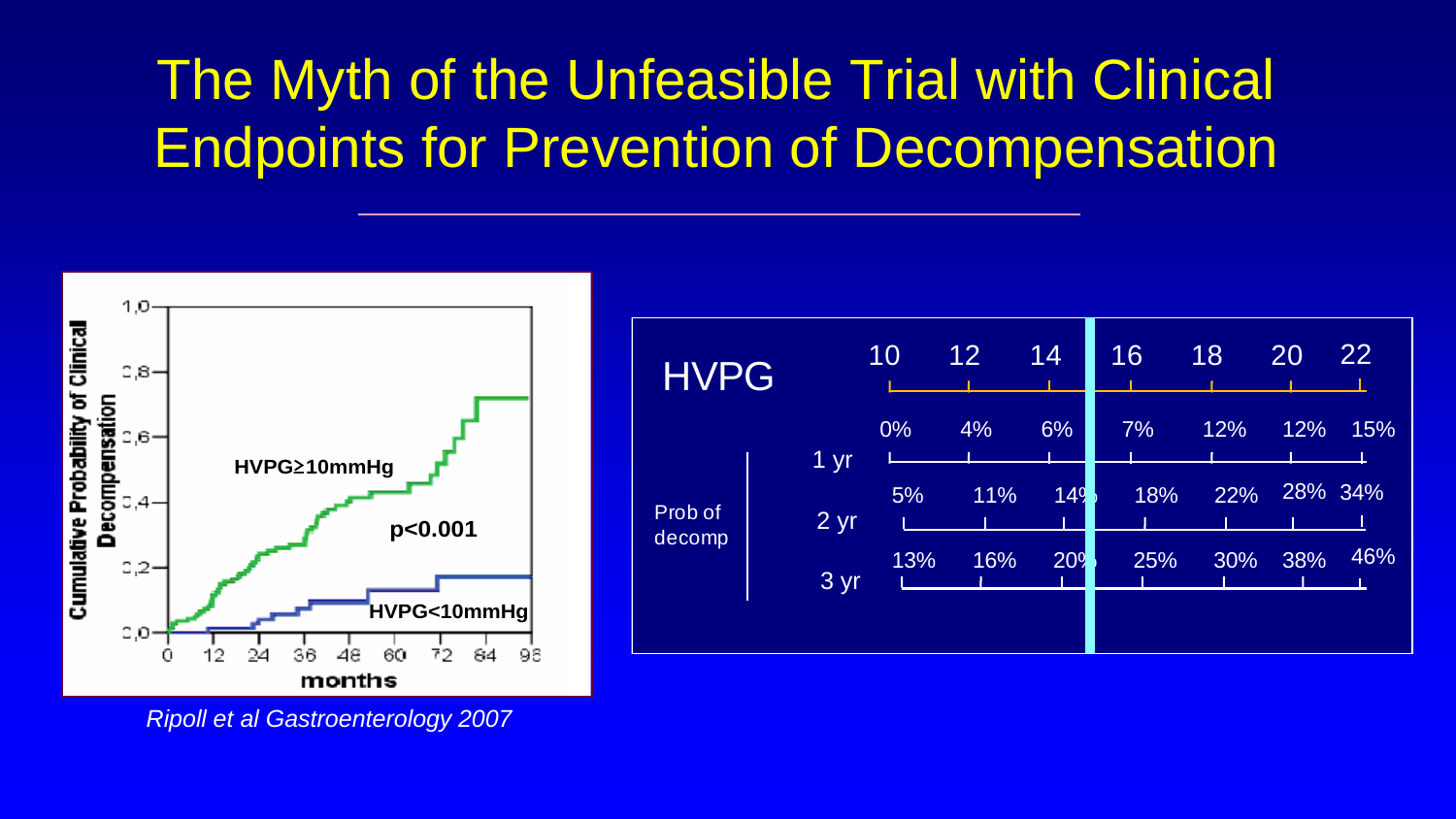|                      | 0         | 10 <sub>1</sub> | 20     | 30       | 40  | 50  | 60       | 70  | 80  | 90         | 100 |
|----------------------|-----------|-----------------|--------|----------|-----|-----|----------|-----|-----|------------|-----|
| Points               |           |                 |        |          |     |     |          |     |     |            |     |
| <b>PLT</b>           | 200       | 150             | 100    | 50       | 25  |     |          |     |     |            |     |
| <b>MELD</b>          | 6         | 7               | 8<br>9 | 10       | 11  | 12  | 13<br>14 | 15  | 16  | 17         |     |
| <b>ALB</b>           |           |                 |        |          |     |     |          |     |     |            |     |
| <b>AST</b>           | 4.5<br>50 | 100             | 150    | 4<br>200 |     | 3.5 |          | 3   |     |            | 2.5 |
| <b>Total Points</b>  | 0         | 20              | 40     | 60       | 80  | 100 | 120      | 140 | 160 | 180        | 200 |
| 1-yr decomp or death |           |                 |        |          |     |     |          |     |     |            |     |
| 2-yr decomp or death |           | $1\%$           |        |          |     | 5%  | 10%      |     | 20% | 30%        |     |
|                      |           |                 | 5%     |          | 10% |     | 20%      | 30% |     | 60%<br>50% |     |
| 3-yr decomp or death |           | 5%              |        | 10%      |     | 20% | 30%      |     | 50% | 70%        |     |

#### Constructed with data from Ripoll et al Gastroenterology 2007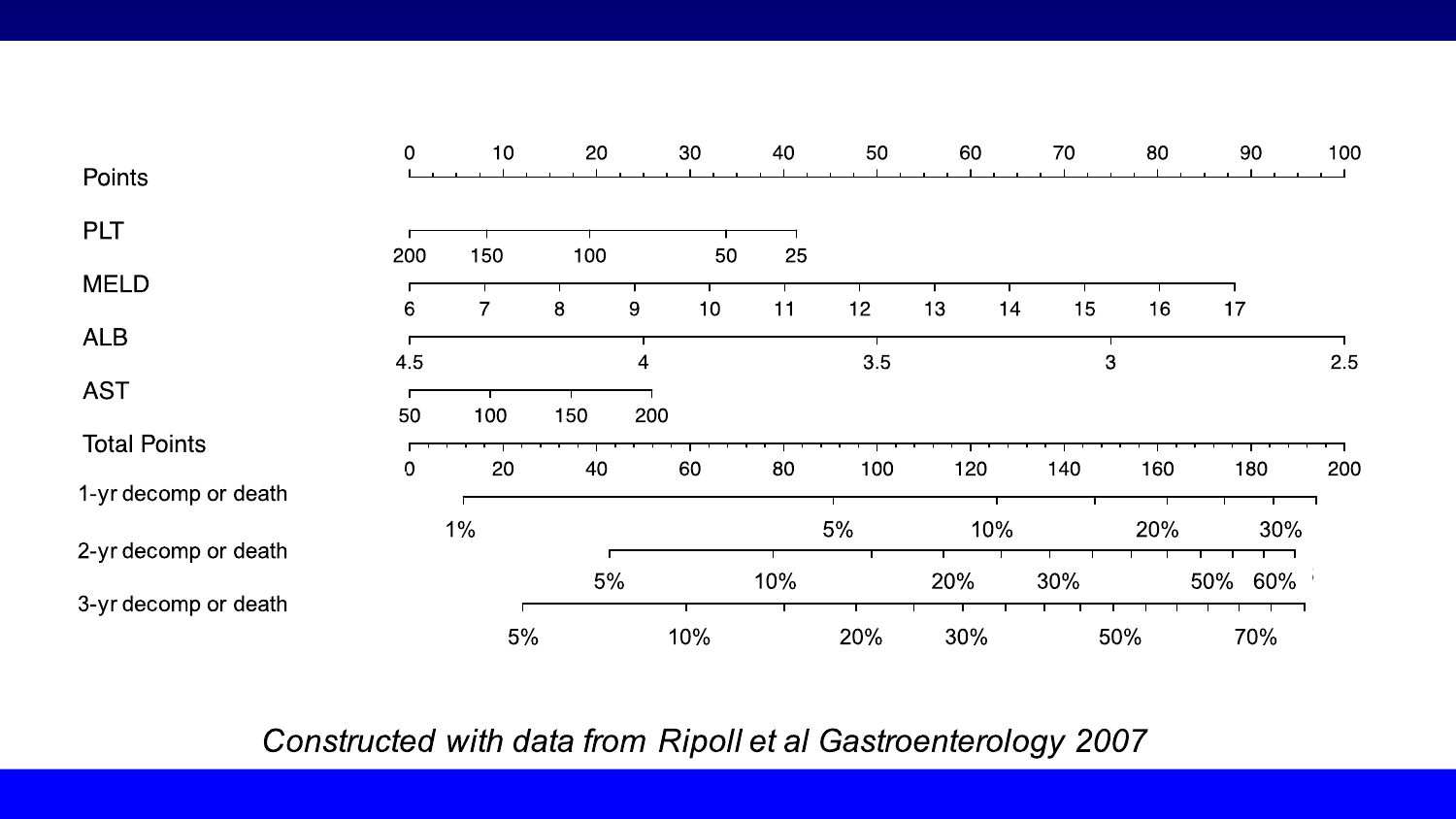# How we can decrease portal pressure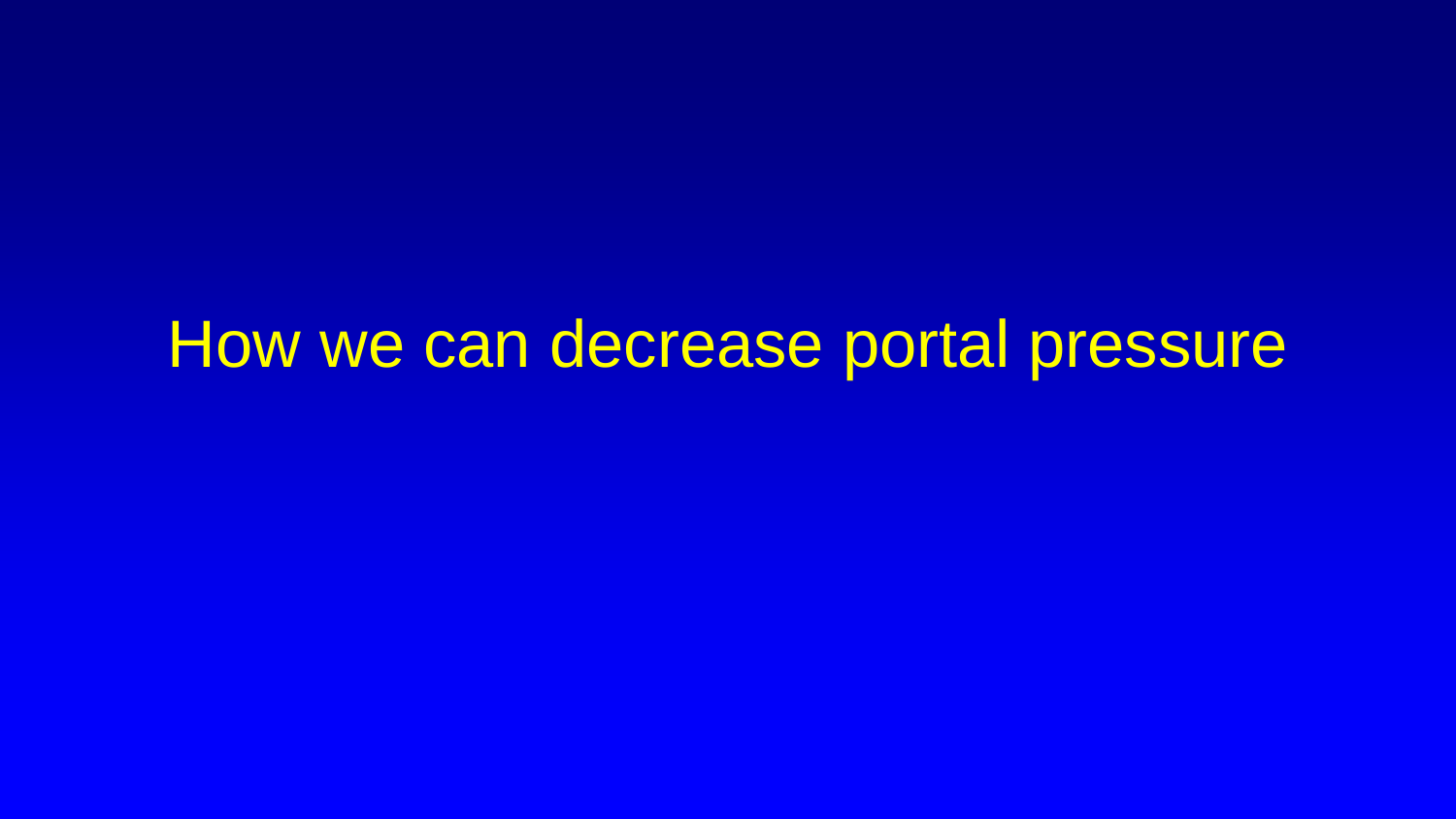### **Pharmacological Approaches to Decrease** Portal Pressure



*Groszmann J Clin Gastro 2005*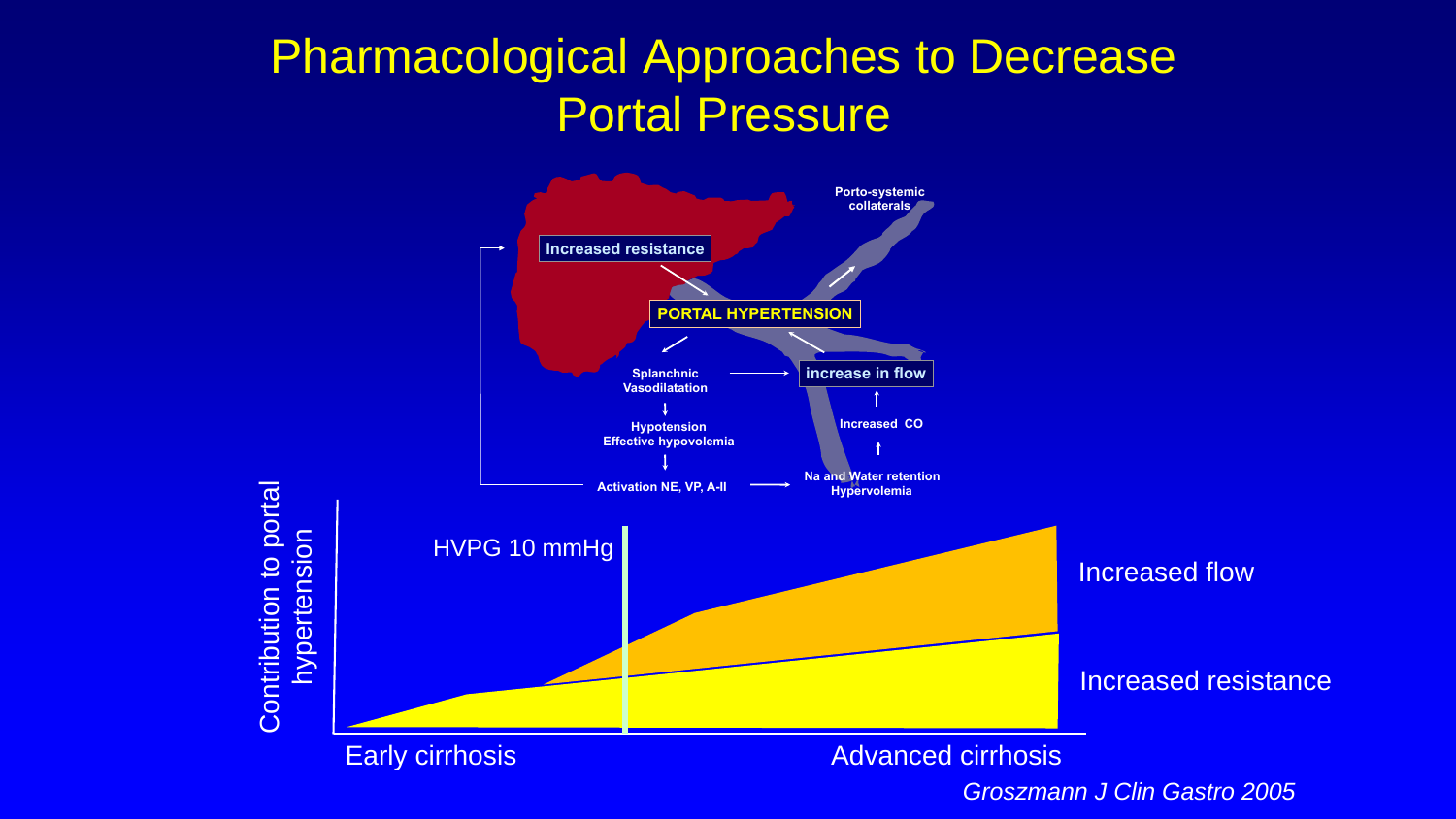### Pharmacological Approaches to Decrease Portal Pressure



#### **DRUGS THAT DECREASE PORTAL BLOOD INFLOW**:

- NSBBS
- OCTREOTIDE / SOMATOSTATIN
- TERLIPRESSIN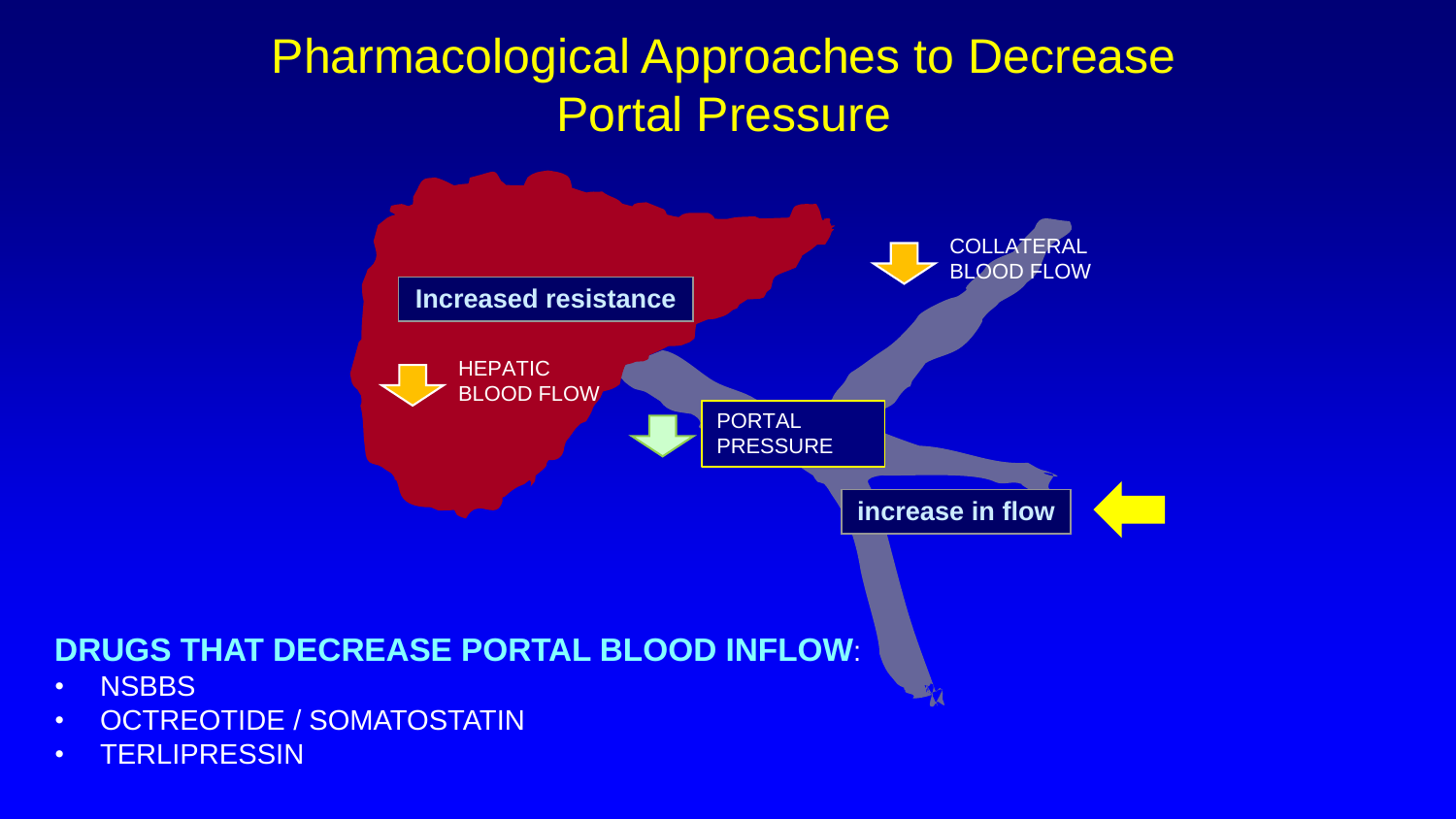### Pharmacological Approaches to Decrease Portal Pressure



#### **HEPATIC VASODILATORS**:

Key characteristic: no effects on the systemic circulation

Would eventually deactivate the hyperdynamic circulation

•CARVEDILOL: NSBB WITH ADDED VASODILATING EFFECTS. •STATINS: SELECTIVE HEPATIC VASODILATORS. NOT YET STANDARD THERAPY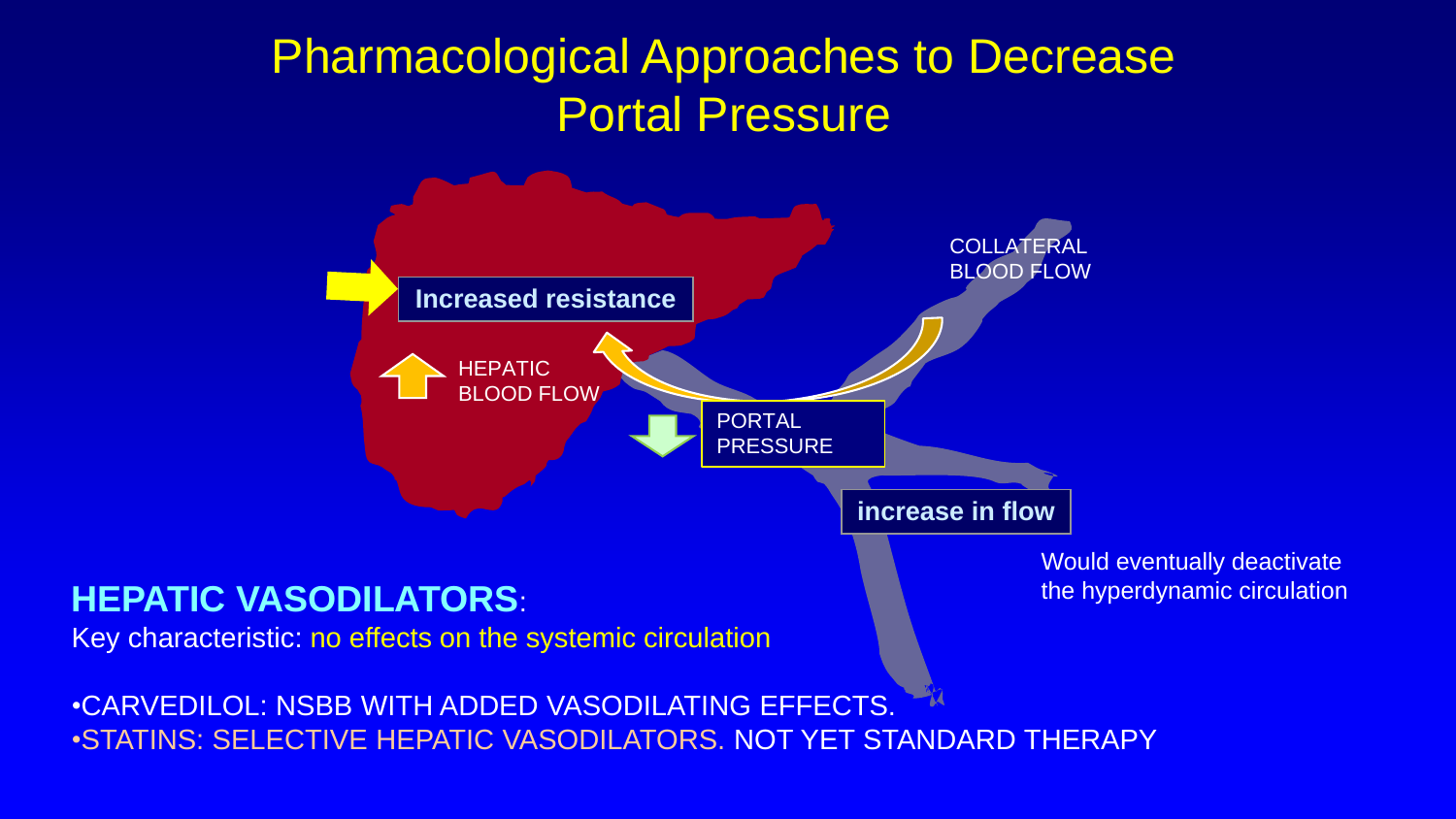# The Ideal Drug

- Should act by decreasing intrahepatic vascular resistance, decreasing portal pressure while maintaining or enhancing hepatic blood flow
- The vasodilatory effect should be limited to the hepatic circulation to prevent further splanchnic / systemic vasodilatation
- Improve liver function and decrease hepatic fibrosis
- Improve clinical endpoints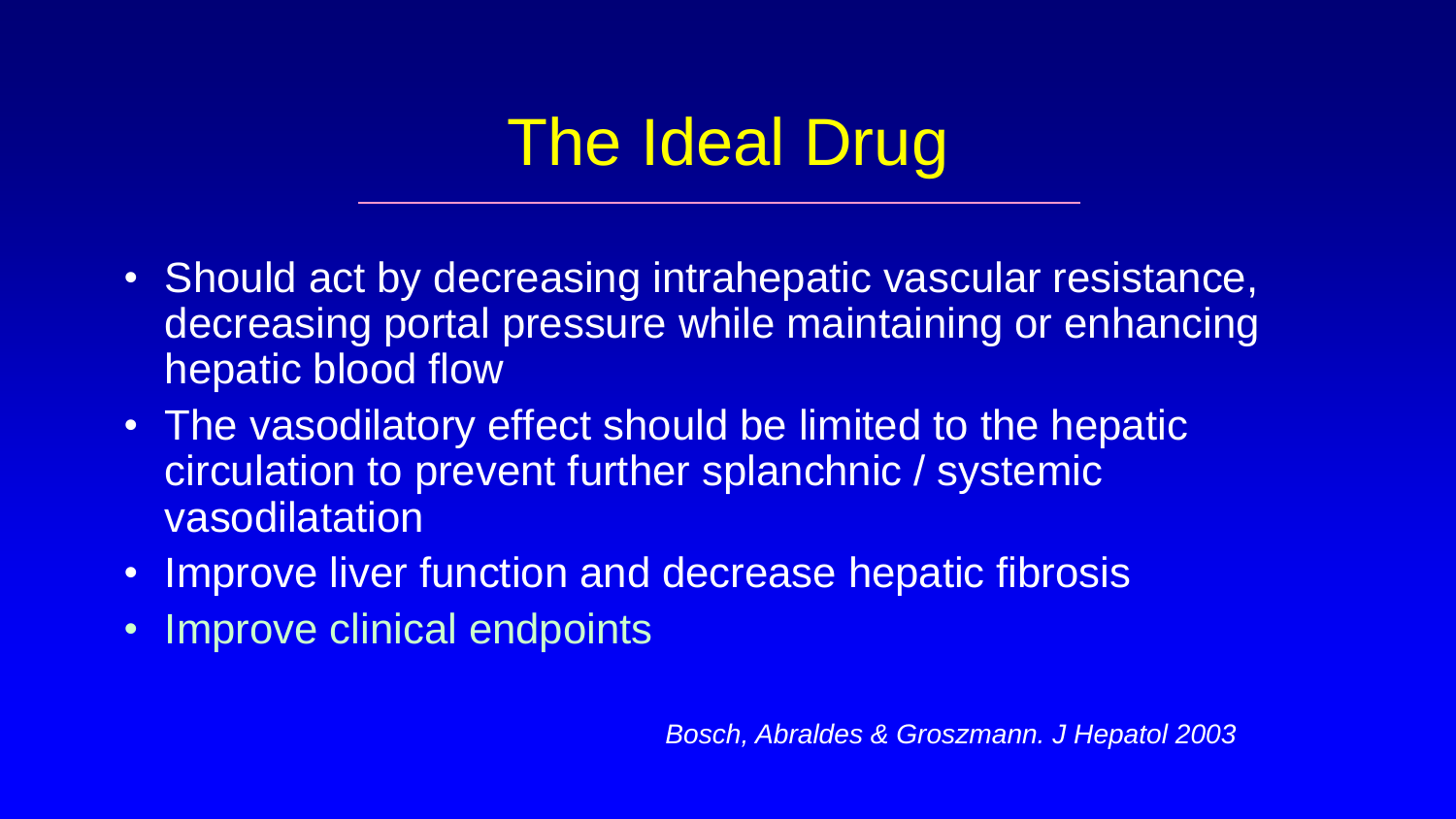## Current Guidelines (AASLD 2016, Baveno 2015)

- Prevention of first variceal hemorrhage in patients with medium / large esophageal varices – NSBBs
- Acute variceal bleeding
	- Octreotide, somatostatin, terlipressin (used in combination with variceal ligation)
- Prevention of recurrent hemorrhage from esophageal **varices** 
	- NSBBs (used in combination with variceal ligation)